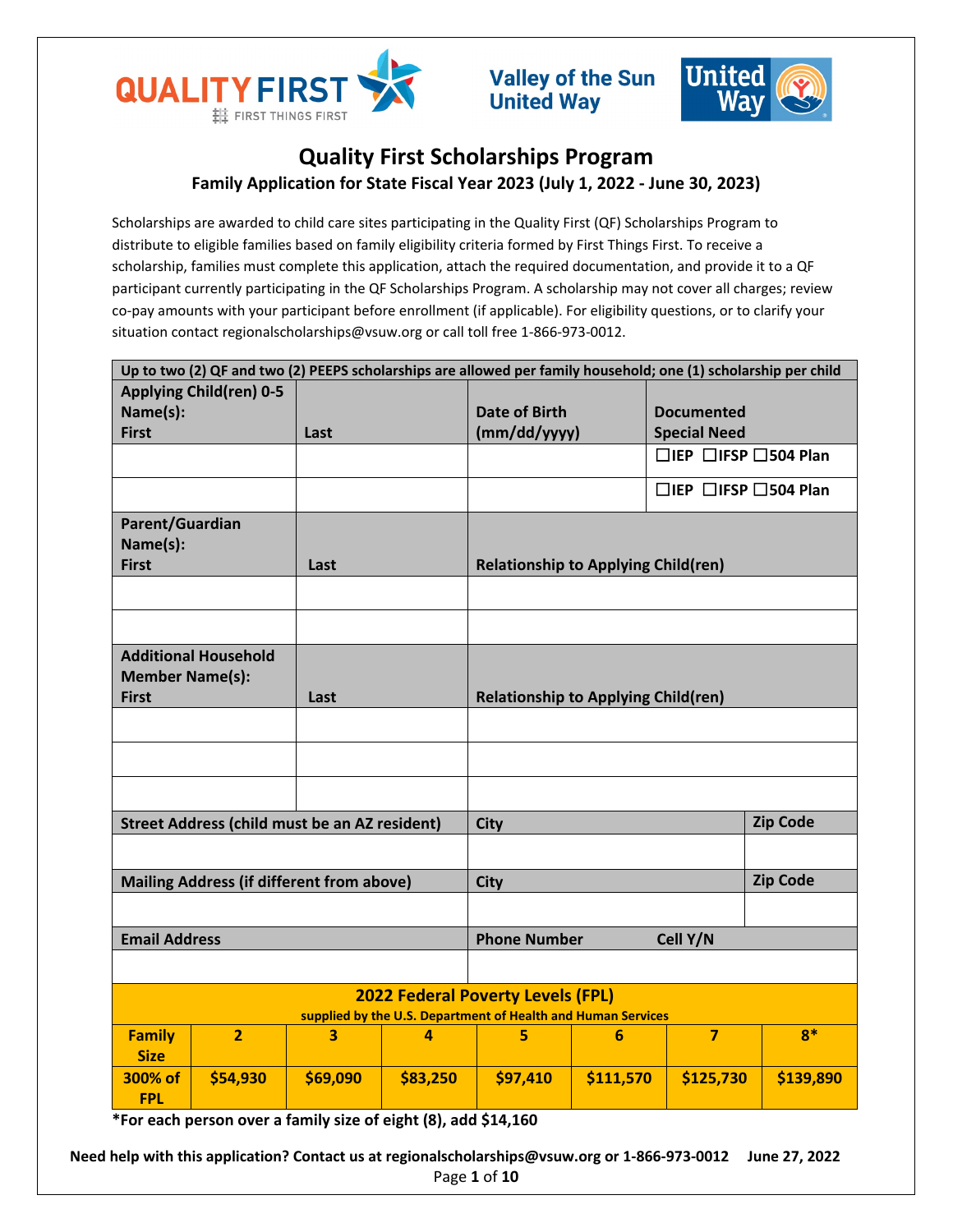



# **REQUIRED: Statement of Lawful Presence & Eligibility to Receive Public Benefits**

 $\Box$  REQUIRED: Child(ren) receiving a scholarship must be a U.S. citizen or national, or an eligible alien. The Statement of Lawful Presence & Eligibility to Receive Public Benefits form must be completed for each child applying for QF Scholarships. In addition to the completed form, one of the documents listed on page 10 must be provided as verification of lawful presence and eligibility**.** 

**\*Scholarships are reserved for children age 0-5, not yet eligible for Kindergarten. Children with a date of birth of 8/31/2017 or earlier are considered Kindergarten eligible as of 9/1/2022, and may not receive a scholarship after this date.**

# **REQUIRED: Household Size must be defined by Option 1 or Option 2.**

# ☐ **Option 1: Public Assistance** *(Determines household size AND family income)*

Attach your public assistance approval letter dated within the last twelve (12) months; letters should include the applying child(ren)'s name(s), monthly gross income, and household size. (Food Stamps, AHCCCS, and/or Cash Assistance/TANF)

According to your public assistance letter:

Number of parents/guardians/contributing members in the family household Number of children in the family household

\_\_\_\_\_\_\_\_\_\_\_\_Family Gross Annual Income

Families receiving AHCCCS may access a copy of their public assistance approval letter at **www.healthearizonaplus.gov**.

*You may stop here and proceed to the Parent/Guardian Declarations section of this application on page 5.* 

*No additional information is needed***.**

## ☐ **Option 2: Tax Records** *(Determines household size, does NOT determine family income)*

Provide a copy of your family's most current annual income tax return (page 1 of 1040 tax form) with listed dependents. Returns should be for the 2021 tax year or later and applying child(ren)'s names should be included.

 $\Box$  I have provided a tax return (2021 tax year or later)

 $□$  I have provided a tax return, but my tax records do not include the applying child or otherwise do not accurately reflect my situation (to amend household size you must submit additional documentation)\*

- $\Box$  Birth certificates for siblings adopted or born after tax year (income for both parents listed on birth certificate will be required unless a superseding custody agreement exists)
- □ Custody agreement
- □ Marriage certificate
- ☐ Divorce decree
- $\Box$  Foster care or adoption documentation
- $\Box$  Other (only accepted with prior approval from VSUW and FTF)

*\*Your participant will use QF guidelines to make a final determination of household size and countable income.*

**Need help with this application? Contact us at regionalscholarships@vsuw.org or 1-866-973-0012 June 27, 2022** Page **2** of **10**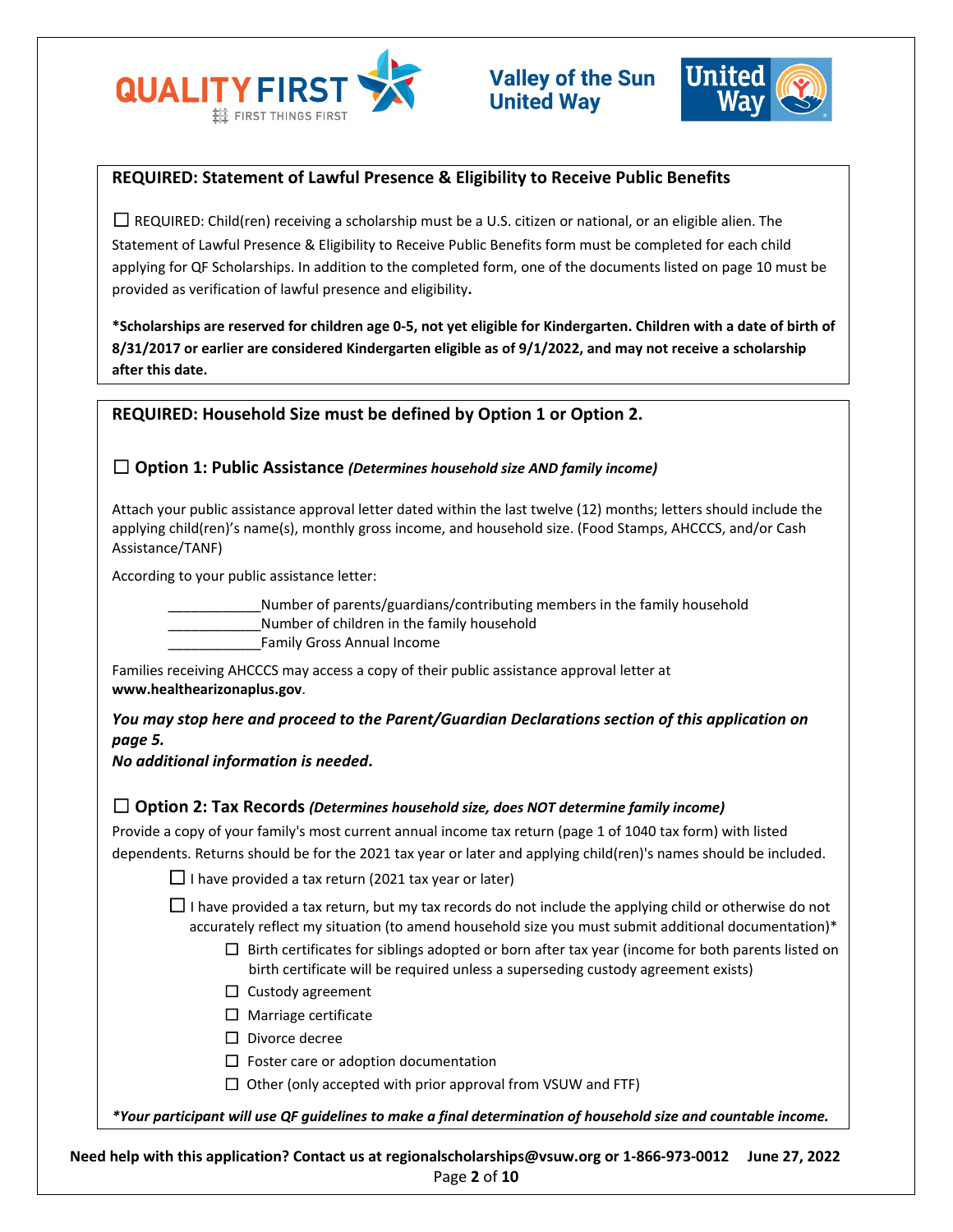



# **Earned Income Documentation Requirements for Applicants Qualifying Using Option 2**

Income information is necessary to process your application, please provide ONE of the following as they apply for **each Contributing Member**.

**Contributing Member(s)**: Any household member related by birth, marriage, or adoption; Contributing Member will also include anyone who claims the child as a dependent on their taxes or public assistance letter.

 $\Box$  **Employed by Other** – must provide documentation of one of the following options:

 $\Box$  One month of current consecutive pay stubs

Participants calculate *Gross Annual Income* (BEFORE taxes) using pay stubs. Do not submit W-2 forms. Monthly = 12 pay periods - 1 pay stub Twice per month = 24 pay periods - 2 pay stubs Biweekly = 26 pay periods - 2 pay stubs Weekly = 52 pay periods - 4 pay stubs

**Pay Descriptions that count towards gross annual income: regular/straight pay, paid time off, vacation, holiday, sick time, shift differentials, bereavement, tips and commission, housing and subsistence allowances. NOTE: Overtime, bonuses, per diem, and hazard pay do NOT count towards gross annual income.**

OR

 $\Box$  Statement from employer, on company letterhead, that includes a gross annual income OR hourly rate with average hours worked and frequency of pay

 $\Box$  **Self-Employed** – must provide documentation of one of the following options:

☐ Tax Form 1040 with applicable forms such as schedules C, C-EZ, E, F and K1 **AND** monthly ledgers verifying gross income earned and receipts for business expenses for the three most recent months**\***

OR

☐ Signed profit and loss statement for the three most recent months **AND** business receipts verifying gross income earned and receipts for business expenses for the three most recent months

**\* If the business has a requirement to file taxes, but has not done so, you must provide a valid and filed extension from the IRS**

 $\Box$  **Unemployed** – must provide the following (see page 4 for additional unearned income requirements):

 $\Box$  No Income Declaration Form (mandatory for all Contributing Members with no earned income)

 $\Box$  **Homeless** – must provide documentation of one of the following options:

☐ Signed statement from your case manager

OR

 $\Box$  Signed personal statement explaining circumstances (only accepted with prior approval from VSUW and FTF)

**Need help with this application? Contact us: regionalscholarships@vsuw.org or 1-866-973-0012 June 27, 2022** Page **3** of **10**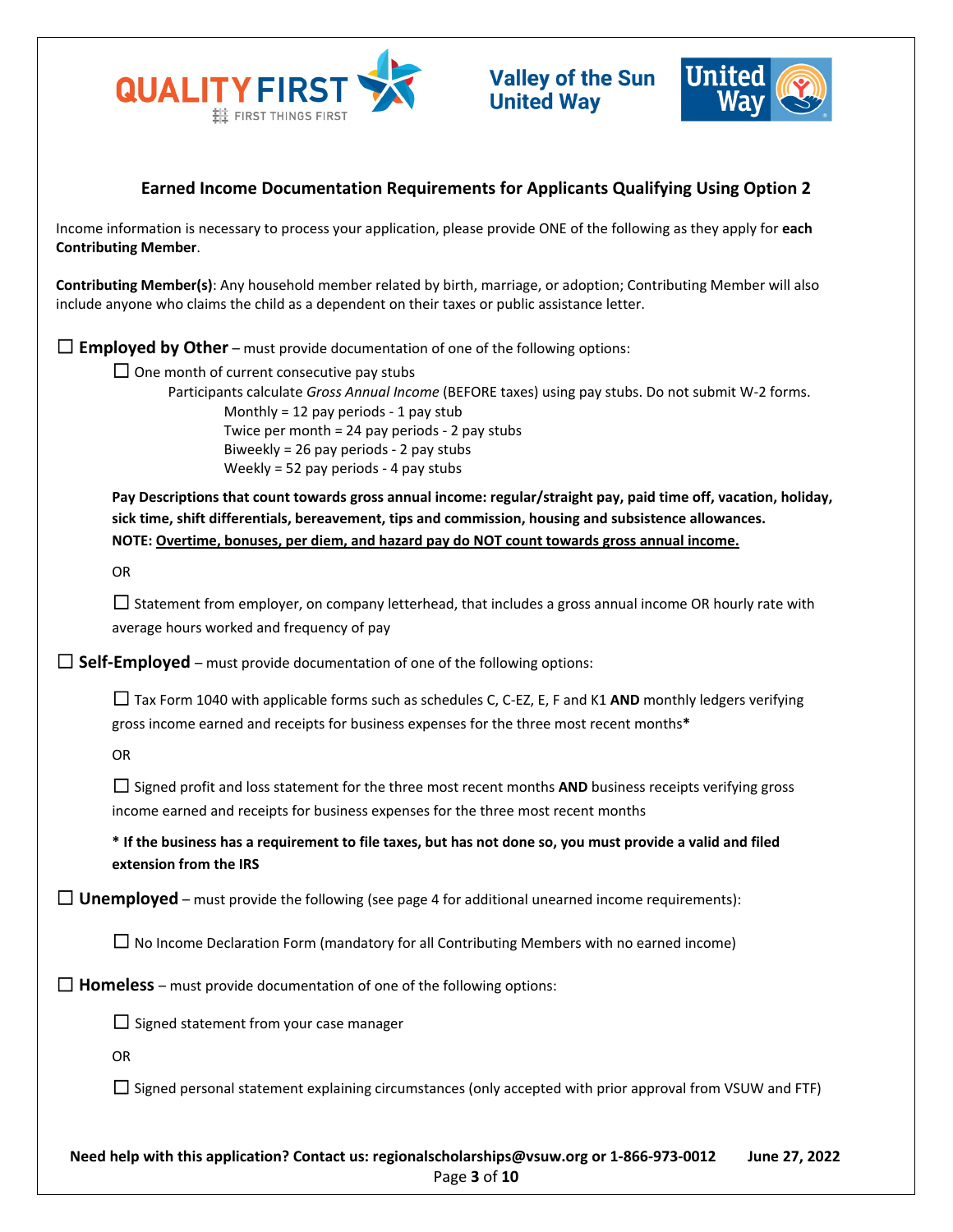



# **Unearned Income Documentation Requirements for Applicants Qualifying Using Option 2**

☐My household does NOT receive any unearned income

☐My household DOES receive unearned income (documentation of this income, amount and frequency, is required and counted in the eligibility determination):

 $\Box$  Education assistance (not loans)

 $\Box$  Foster care or adoption payments

- $\Box$  Government or tribal income (per cap, TANF)
- $\Box$  Social Security income (disability, survivor benefits, etc.)
- $\Box$  Retirement payments
- $\Box$  Veteran benefits
- $\Box$  Unemployment insurance statement
- $\Box$  Child support or spousal maintenance

□ **Custody A** - both parents' total income is needed if child lives in both homes and both are responsible for child care costs

OR

 $\Box$  Custody B – other parent's income not counted if primary or applying parent receives child/spousal support (applying parent must provide documentation of support amount and frequency)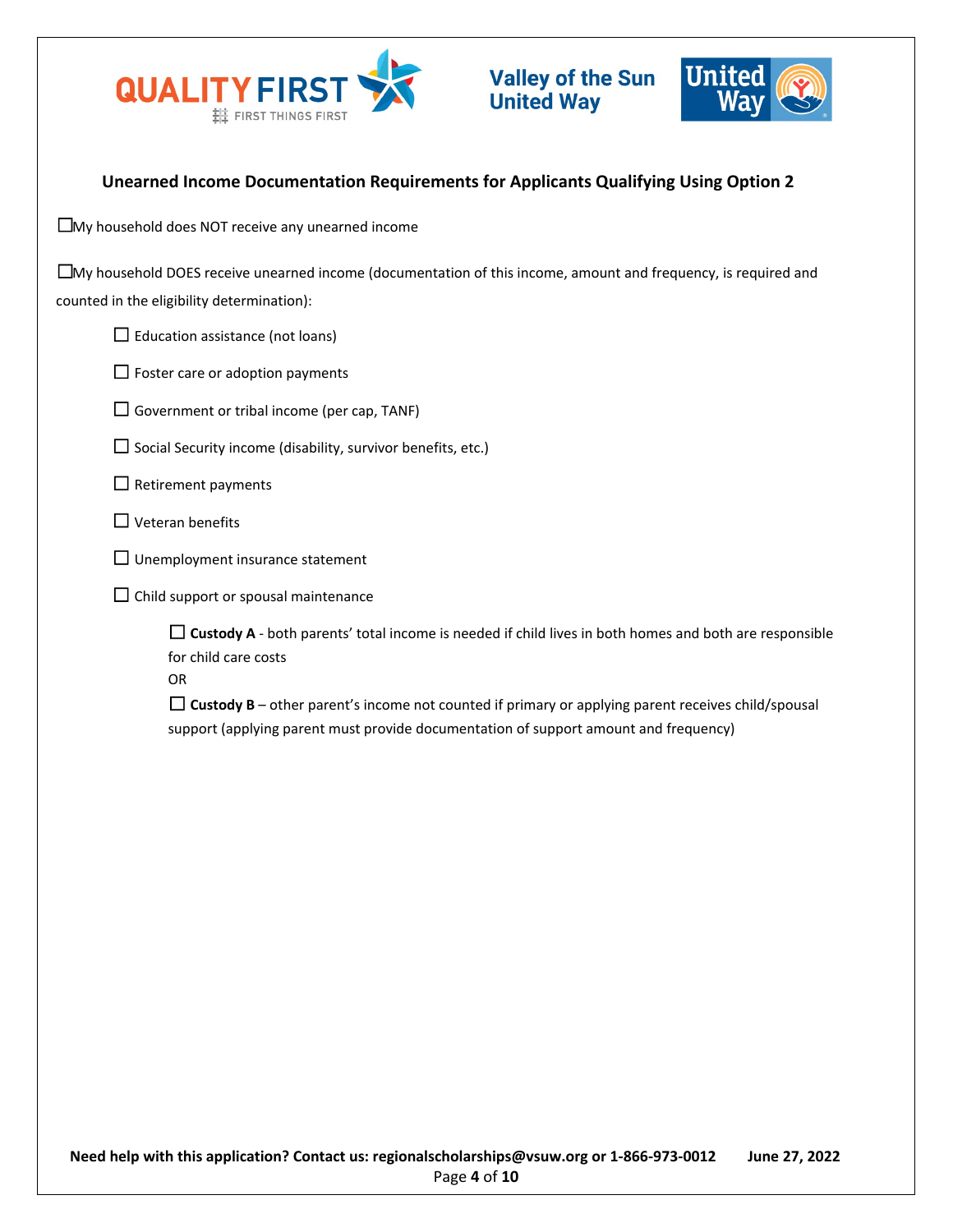



# **Parent/Guardian Declarations**

|                                        | Initial each of the following boxes to certify that you have read and understand the guidelines for a QF Scholarship.                                                                                                                                                                                                                                                                                                                                                                         |  |  |  |  |  |
|----------------------------------------|-----------------------------------------------------------------------------------------------------------------------------------------------------------------------------------------------------------------------------------------------------------------------------------------------------------------------------------------------------------------------------------------------------------------------------------------------------------------------------------------------|--|--|--|--|--|
|                                        | I understand that there are additional requirements to meet in order to qualify for a Navajo<br>Nation, Arizona Off-Reservation Scholarship. I am attaching the supporting documents.<br>(This declaration does not apply to QF Scholarship applicants.)                                                                                                                                                                                                                                      |  |  |  |  |  |
|                                        | I have reviewed the eligibility requirements and have attached supporting documentation for<br>ALL income sources from ALL Contributing Members in my household.                                                                                                                                                                                                                                                                                                                              |  |  |  |  |  |
|                                        | I understand that the participant may charge a monthly co-pay that will be my responsibility.                                                                                                                                                                                                                                                                                                                                                                                                 |  |  |  |  |  |
|                                        | I understand that First Things First pays the participant for my child's QF Scholarship. I<br>understand that upon enrollment, I will receive a Family Award Notification Letter that lists<br>my child's QF Scholarship award (part time or full time) and the monthly reimbursement<br>amount the participant receives for that QF Scholarship.                                                                                                                                             |  |  |  |  |  |
|                                        | I understand that this scholarship cannot be guaranteed to continue beyond June 30, 2023.                                                                                                                                                                                                                                                                                                                                                                                                     |  |  |  |  |  |
|                                        | I understand that a single family may utilize a maximum of two (2) full time QF and two (2)<br>full time PEEPS Scholarships, with a maximum of one (1) full time Scholarship per child.                                                                                                                                                                                                                                                                                                       |  |  |  |  |  |
|                                        | I understand that foster children, placed by the state of Arizona, are not eligible for QF<br>Scholarships as they should be able to access DES child care subsidy or Head Start via their<br>caseworker.                                                                                                                                                                                                                                                                                     |  |  |  |  |  |
|                                        | I understand that I must accept the DES child care subsidy if/when it is offered. Declining the<br>subsidy will result in the loss of any QF Scholarships.                                                                                                                                                                                                                                                                                                                                    |  |  |  |  |  |
|                                        | I understand that QF Scholarship eligibility is determined once per fiscal year.                                                                                                                                                                                                                                                                                                                                                                                                              |  |  |  |  |  |
|                                        | I understand that if my child no longer attends the program, I cannot transfer my QF                                                                                                                                                                                                                                                                                                                                                                                                          |  |  |  |  |  |
|                                        | Scholarship to another site. If pursuing a scholarship at another Quality First program, I must<br>reapply at the desired location and be awarded a QF Scholarship at that site.                                                                                                                                                                                                                                                                                                              |  |  |  |  |  |
|                                        | I understand that in order for my child to be eligible for a part time QF Scholarship, they must                                                                                                                                                                                                                                                                                                                                                                                              |  |  |  |  |  |
|                                        | be scheduled to attend at least 8 days and 34 hours per month, and that to be eligible for a<br>full time QF Scholarship, they must be scheduled to attend at least 8 days and 93 hours per                                                                                                                                                                                                                                                                                                   |  |  |  |  |  |
|                                        | month.                                                                                                                                                                                                                                                                                                                                                                                                                                                                                        |  |  |  |  |  |
|                                        | I agree to bring my child 85% of their scheduled time in order to fulfill the purpose of the QF<br>Scholarship, which is to give my child early learning opportunities. I understand that excessive                                                                                                                                                                                                                                                                                           |  |  |  |  |  |
|                                        | absences may result in the loss of the QF Scholarship.                                                                                                                                                                                                                                                                                                                                                                                                                                        |  |  |  |  |  |
|                                        | I understand that if any questions are left blank or if any attachments are missing, my<br>application will be returned as incomplete. This may cause a delay in approval.                                                                                                                                                                                                                                                                                                                    |  |  |  |  |  |
|                                        | I understand that inquiries about my child's QF Scholarship may be made to Valley of the Sun                                                                                                                                                                                                                                                                                                                                                                                                  |  |  |  |  |  |
|                                        | United Way at regionalscholarships@vsuw.org or 1-866-973-0012.                                                                                                                                                                                                                                                                                                                                                                                                                                |  |  |  |  |  |
| <b>Declarative Statement:</b>          |                                                                                                                                                                                                                                                                                                                                                                                                                                                                                               |  |  |  |  |  |
| guarantee a QF Scholarship.            | I understand that personal information contained on this application will be reported to Valley of the Sun United Way<br>and First Things First, reviewed in audits, shared with other state agencies for program compliance, and used publicly<br>in aggregate, both regionally and statewide. I also understand that QF Scholarship funding is temporary in nature and<br>that I may be liable for any dollars received based on false information. Completion of this application does not |  |  |  |  |  |
| <b>Printed Name of Parent/Guardian</b> | <b>Signature</b><br>Date                                                                                                                                                                                                                                                                                                                                                                                                                                                                      |  |  |  |  |  |
|                                        | Please make a copy of this page for Parent/Guardian records                                                                                                                                                                                                                                                                                                                                                                                                                                   |  |  |  |  |  |
|                                        |                                                                                                                                                                                                                                                                                                                                                                                                                                                                                               |  |  |  |  |  |
|                                        |                                                                                                                                                                                                                                                                                                                                                                                                                                                                                               |  |  |  |  |  |

**Need help with this application? Contact us: regionalscholarships@vsuw.org or 1-866-973-0012 June 27, 2022** Page **5** of **10**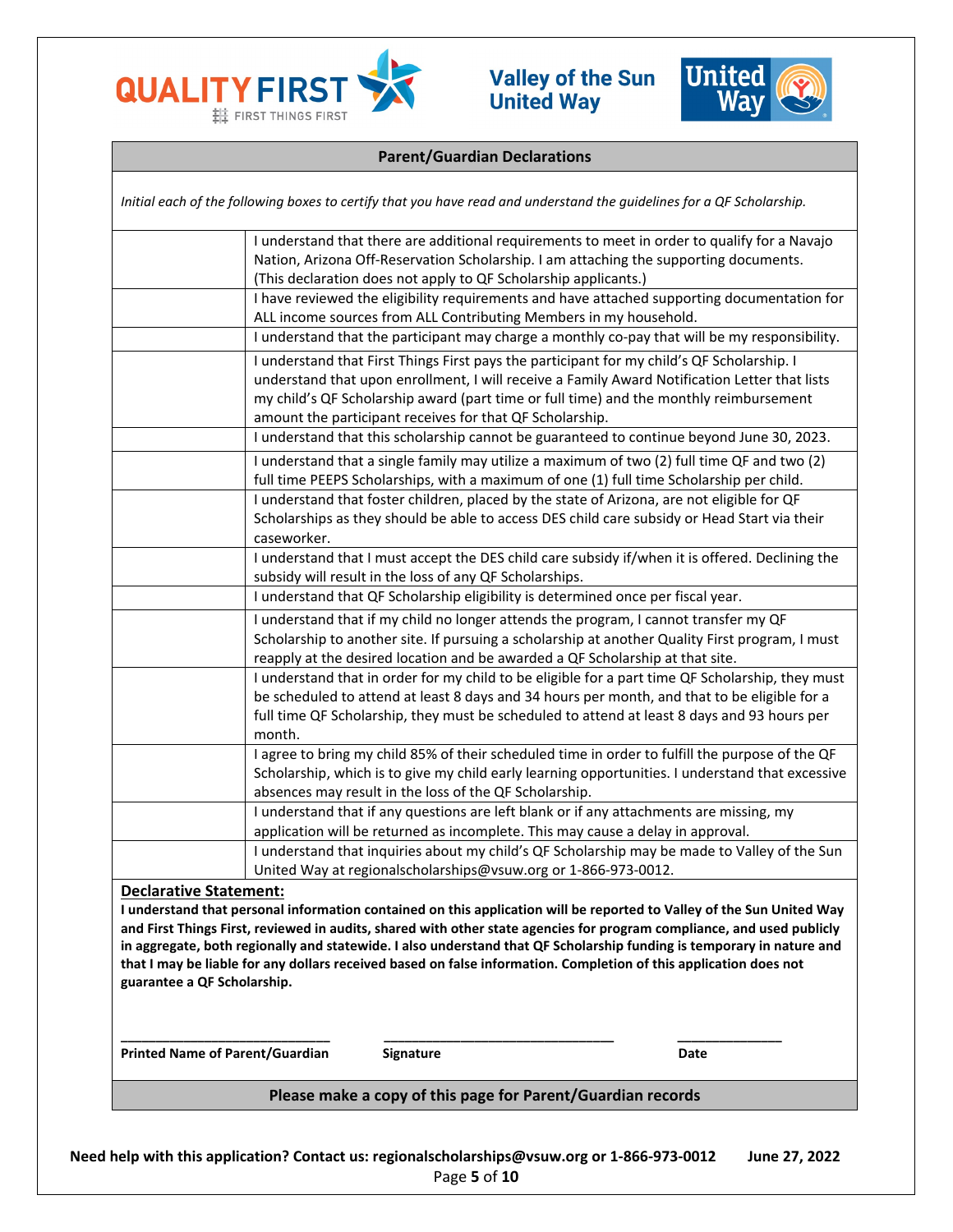



| <b>Participant Verification &amp; Determination of Eligibility</b>                                                                |                                                                                                                                                                                            |          |          |          |          |           |           |           |  |
|-----------------------------------------------------------------------------------------------------------------------------------|--------------------------------------------------------------------------------------------------------------------------------------------------------------------------------------------|----------|----------|----------|----------|-----------|-----------|-----------|--|
| Must be completed and initialed by site administrator on or before enrollment date                                                |                                                                                                                                                                                            |          |          |          |          |           |           |           |  |
|                                                                                                                                   | All pages in application have been filled out completely.                                                                                                                                  |          |          |          |          |           |           |           |  |
|                                                                                                                                   | Child's age and legal residency have been verified. (Age 0-5, not yet eligible for Kindergarten.)                                                                                          |          |          |          |          |           |           |           |  |
|                                                                                                                                   | Family has been informed of co-payment (if applicable) not covered by the QF Scholarships Program.                                                                                         |          |          |          |          |           |           |           |  |
|                                                                                                                                   | Family has signed and received a copy of the Family Award Notification Letter with their child's QF<br>Scholarship award (full time or part time) and monthly reimbursement amount listed. |          |          |          |          |           |           |           |  |
|                                                                                                                                   | Eligibility has been determined; income and household verification supporting documents are attached.                                                                                      |          |          |          |          |           |           |           |  |
| <b>2022 Federal Poverty Levels (FPL)</b><br><b>OPRIATE BOX</b>                                                                    |                                                                                                                                                                                            |          |          |          |          |           |           |           |  |
| <b>Family Size</b>                                                                                                                |                                                                                                                                                                                            | 2        | з        | 4        | 5.       | 6         | 7         | $R^*$     |  |
| <b>Income</b>                                                                                                                     | <b>Gross Annual</b>                                                                                                                                                                        |          |          |          |          |           |           |           |  |
|                                                                                                                                   | <b>300% of FPL</b>                                                                                                                                                                         | \$54,930 | \$69,090 | \$83,250 | \$97,410 | \$111,570 | \$125,730 | \$139,890 |  |
| *For each person over a family size of eight (8), add \$14,160<br><b>Printed Name of Staff Member</b><br><b>Signature</b><br>Date |                                                                                                                                                                                            |          |          |          |          |           |           |           |  |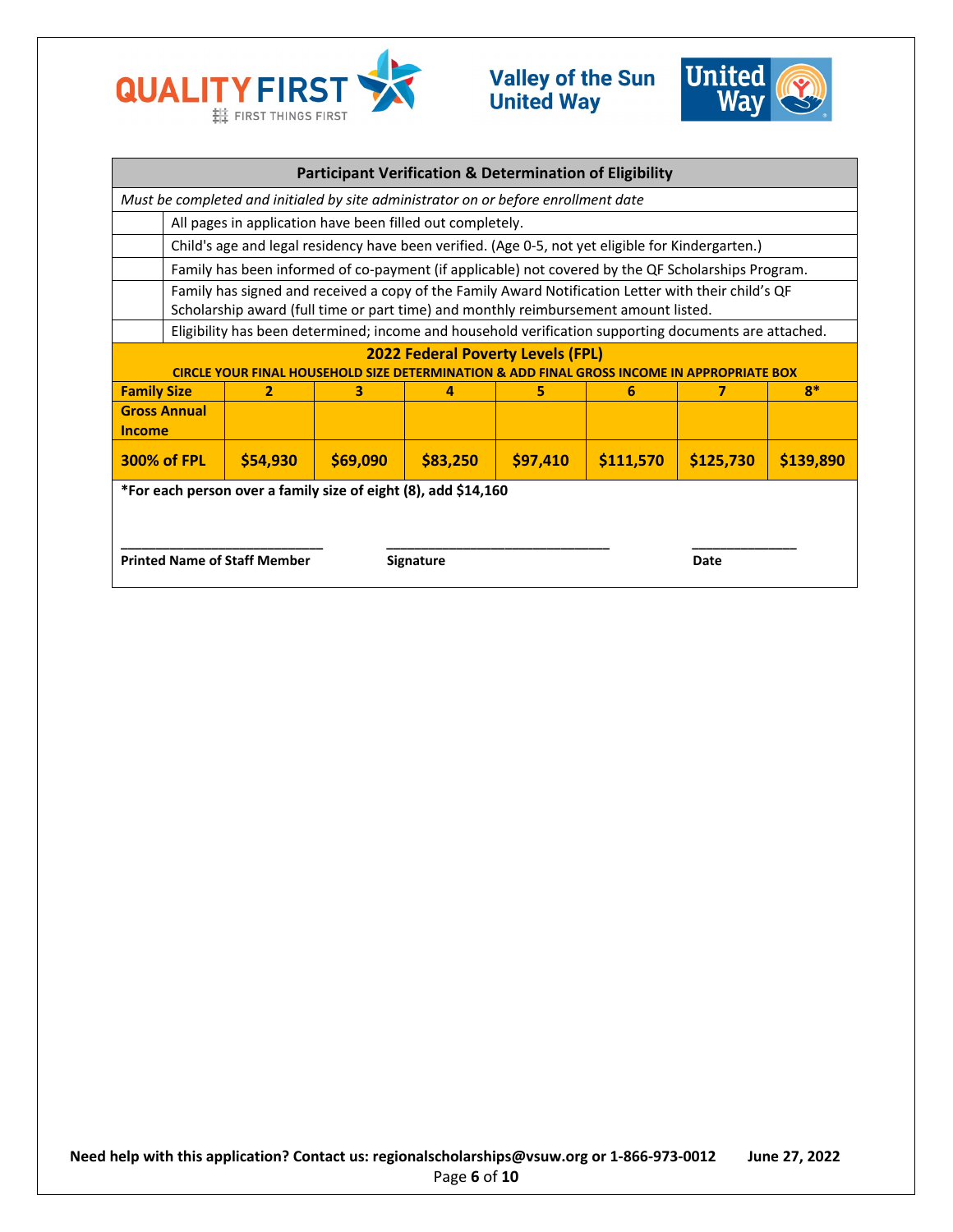



# **STATEMENT OF LAWFUL PRESENCE & ELIGIBILITY TO RECEIVE PUBLIC BENEFITS QUALITY FIRST SCHOLARSHIPS**

Title IV of the federal Personal Responsibility and Work Opportunity Reconciliation Act of 1996 (the "Act"), 8 U.S.C. §§ 1611 & 1621, provides that, with certain exceptions, only United States citizens, United States non-citizen nationals, "qualified aliens" (and sometimes only particular categories of qualified aliens), nonimmigrants, and certain aliens paroled into the United States are eligible to receive public benefits. Public benefits under the Act include grants and contracts as well as payments or assistance to an individual, household or family unit for welfare, health, disability, postsecondary education and other similar benefits. Individuals who apply for a public benefit must make a written declaration under penalty of perjury that they are eligible to receive public benefits and submit documentation establishing that eligibility.

Arizona Revised Statutes §§ 1-501 & 1-502 require, in general, that a natural person applying for a public benefit must submit certain documentation that satisfactorily demonstrates that the applicant is lawfully present in the United States and make a declaration under penalty of perjury that the submitted documentation of lawful presence is true.

**Directions: All applicants who are natural persons (i.e., individuals) must complete Sections I, II, and IV. Applicants who are natural persons and are not U.S. citizens or nationals must also complete Section III. Submit this completed form and a copy (front and back, if any) of one or more documents from the attached list that demonstrate eligibility and lawful presence in the United States.** 

## **SECTION I — CHILD INFORMATION**

PRINT OR TYPE CHILD'S NAME

GRANT OR OTHER BENEFIT APPLYING FOR **Quality First Scholarships**

# **SECTION II — CITIZENSHIP OR NATIONAL STATUS DECLARATION**

Is the child a citizen or national of the United States? (check one) \_\_\_ Yes \_\_\_ No

If the answer is "Yes," where was the child born? List city, state (or equivalent), and country.

City \_\_\_\_\_\_\_\_\_\_\_\_\_\_\_\_\_\_\_\_\_\_\_\_\_\_\_State (or equivalent) \_\_\_\_\_\_\_\_\_\_\_\_\_\_\_\_\_\_\_\_\_\_\_\_\_\_ Country or Territory

If the child is a citizen or national of the United States, go to Section IV. If they are not a citizen or national of the United States, please complete Sections III and IV.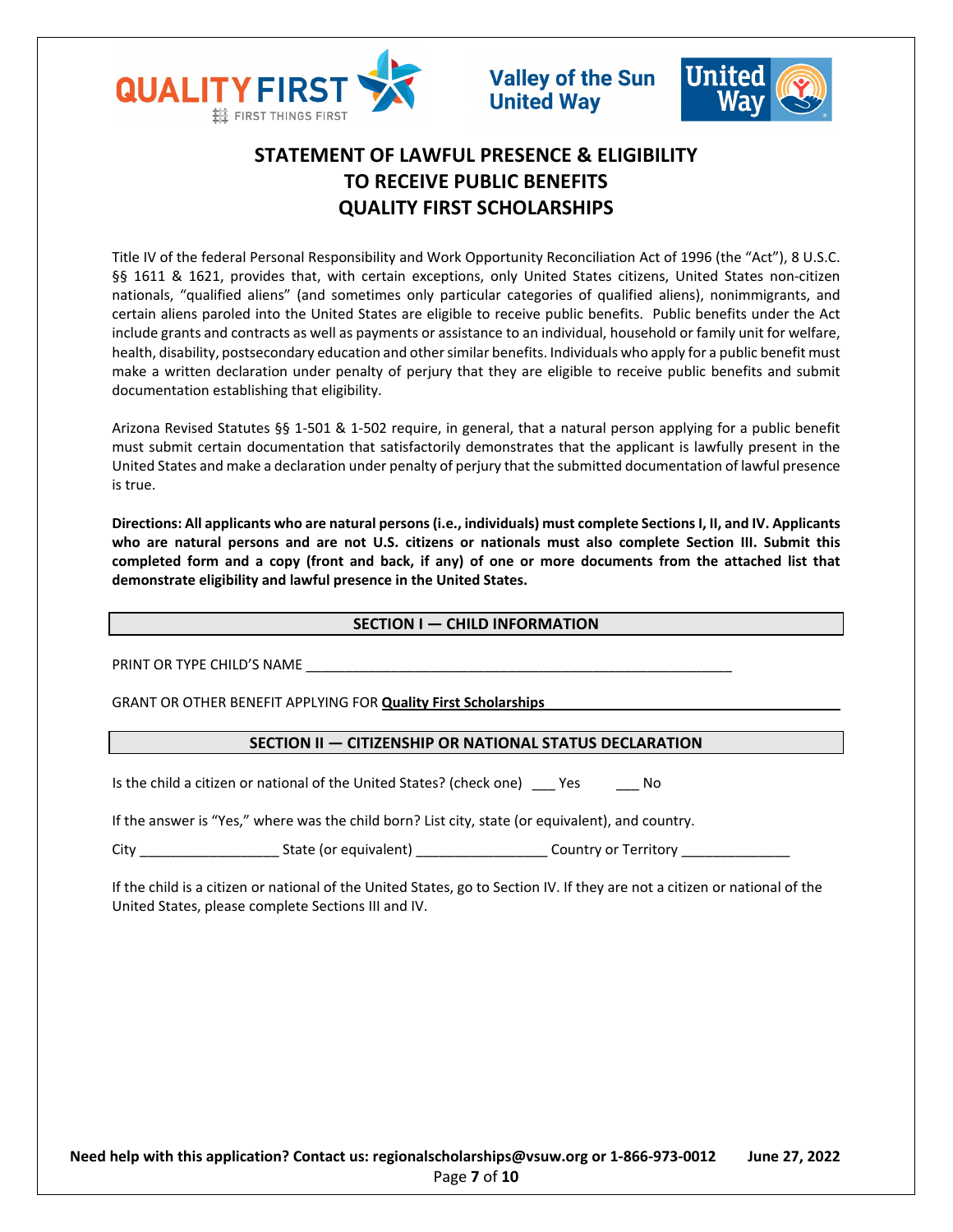



## **SECTION III — ALIEN STATUS DECLARATION**

**Directions:** To be completed by parent/guardian of applicant(s) (child(ren)) who are not citizens or nationals of the United States. Please indicate alien status by checking the appropriate box.

**"Qualified Alien" Status** (8 U.S.C. §§ 1611(a), 1621(a)(1), 1641(b) and (c))

- $\square$  1. An alien lawfully admitted for permanent residence under the Immigration and Nationality Act (INA).
- $\Box$  2. An alien who is granted asylum under Section 208 of the INA.
- $\Box$  3. A refugee admitted to the United States under Section 207 of the INA.
- $\Box$  4. An alien paroled into the United States for at least one year under Section 212(d)(5) of the INA.
- $\Box$  5. An alien whose deportation is being withheld under Section 243(h) or 241(b)(3) of the INA.
- $\Box$  6. An alien granted conditional entry under Section 203(a)(7) of the INA as in effect prior to April 1, 1980.
- $\Box$  7. An alien who is a Cuban and Haitian entrant (as defined in section 501(e) of the Refugee Education Assistance Act of 1980).
- $\Box$  8. An alien who is, or whose child or child's parent is a "battered alien" or an alien subjected to extreme cruelty in the United States and who qualifies under 8 U.S.C. § 1641(c)(1)(B).
- □ 9. An alien who has been granted nonimmigrant status under Section 101(a)(15)(T) of the INA (human trafficking) or who has a pending application that sets forth a prima facie case for eligibility for such nonimmigrant status.
- $\Box$  10. An alien from Iraq or Afghanistan granted special immigrant status under Section 101(a)(27) of the INA. *See* 8 U.S.C. §§ 1101 (Afghanistan) & 1157 (Iraq) (resettlement support).

## **Nonimmigrant Status** (8 U.S.C. § 1621(a)(2))

□ 11. A nonimmigrant under the Immigration and Nationality Act (8 U.S.C. § 1101 *et seq.*). Nonimmigrants are persons who have temporary status for a specific purpose. *See* 8 U.S.C. § 1101(a)(15). (*Applicable to state public benefits only*.)

## **Alien Paroled into the United States For Less Than One Year** (8 U.S.C. § 1621(a)(3))

 $\Box$  12. An alien paroled into the United States for less than one year under Section 212(d)(5) of the INA. (*Applicable to state public benefits only*.)

## **Otherwise Lawfully Present** (A.R.S. §§ 1-501 & 1-502)

□ 13. A person not described in categories 1–12 who is otherwise lawfully present in the United States. **PLEASE NOTE: The federal Personal Responsibility and Work Opportunity Reconciliation Act may make persons who fall into this category ineligible for public benefits despite being lawful present in the United States.** *See* 8 U.S.C. §§ 1611(a) & 1621(a).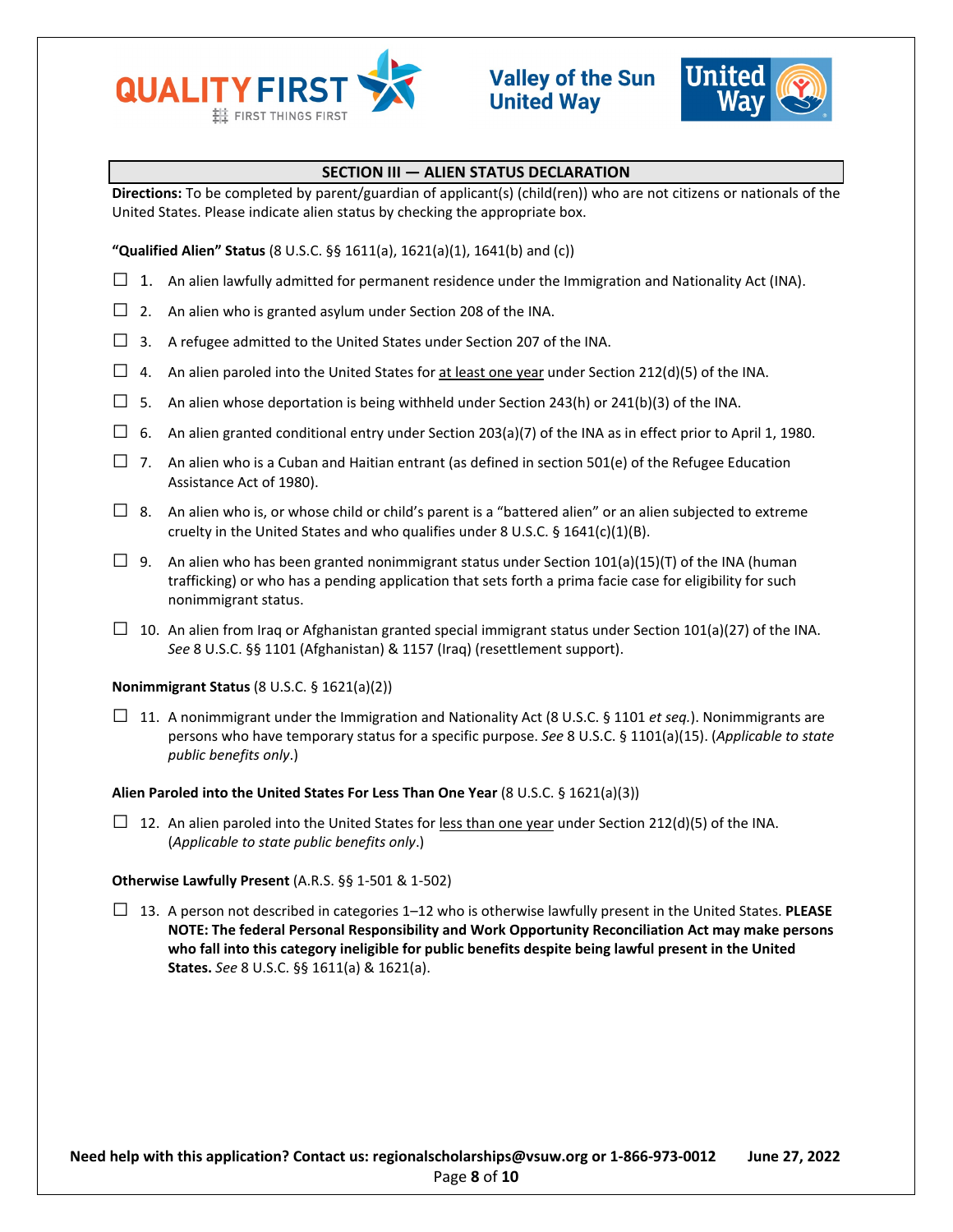



# **SECTION IV — DECLARATION**

**All applicants must complete this section.** I declare under penalty of perjury that the answers I have given are true and correct to the best of my knowledge and that the document(s) submitted demonstrating eligibility and lawful presence are true.

\_\_\_\_\_\_\_\_\_\_\_\_\_\_\_\_\_\_\_\_\_\_\_\_\_\_\_\_\_\_\_\_\_\_\_\_\_\_\_\_\_\_ \_\_\_\_\_\_\_\_\_\_\_\_\_\_\_\_\_\_\_\_\_\_\_\_\_\_\_\_\_\_\_\_\_\_\_

Type of legal residency document(s) provided for applying child: \_\_\_\_\_\_\_\_\_\_\_\_\_\_\_\_\_\_\_\_\_\_\_\_\_\_\_\_\_\_\_\_\_\_

PARENT OR LEGAL GUARDIAN'S SIGNATURE **Example 20 SIGNATURE** 

**Attachment: List of Evidence of Eligibility and Lawful Presence**